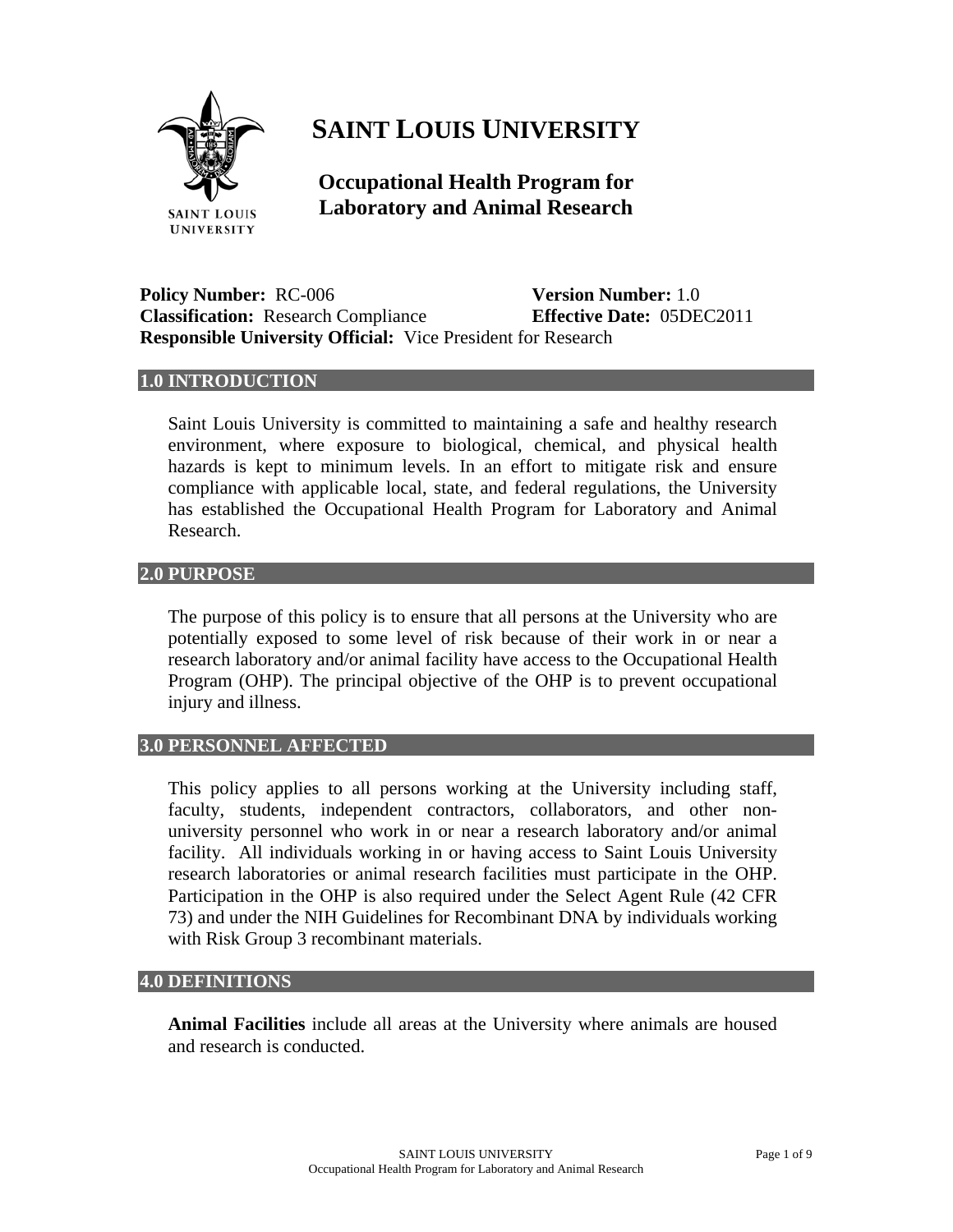**Authorized Personnel** means, for the purposes of this policy, any person who has received the appropriate clearance and training to work in or have access to research laboratories and/or animal facilities at the University. This includes, but is not limited to faculty, students, staff, and volunteers. This term does not refer to visitors, observers, and independent contractors.

**Comparative Medicine (CM)** is the department within Saint Louis University in which laboratory research animals are housed. CM provides professional veterinary and technical support services to investigators using animals in IACUC approved experimental procedures.

**Employee Health (EH)** provides work related healthcare services for employees of Saint Louis University.

**Institutional Animal Care and Use Committee (IACUC)** is the committee appointed by the President of the University to review and approve protocols for the care and use of laboratory animals in research. The IACUC oversees the Institution's animal care and use program and facilities. Research involving any live vertebrate animal requires the submission of an Animal Use Protocol (AUP) and approval by the IACUC.

**Institutional Biosafety Committee (IBC)** is the committee responsible for the safe conduct of biological research at the institution. Research involving any human, plant, or animal pathogen requires the submission of an IBC application and approval by the IBC.

**Institutional Official (IO)** is the appointed individual at the University legally authorized to certify on behalf of the research facility that the animal care and use program meets all requirements of federal, state, local, and institutional requirements are met.

**Office of Environmental Health and Safety (OEHS)** provides environmental, health and safety leadership, expertise, guidance, and service in support of the University's teaching, research, and clinical mission. These efforts include basic fire and life safety, general workplace safety, biological, chemical and radiation safety; hazardous materials removal and disposal, and related safety and compliance training.

**Office of Research Integrity (ORI)** is housed organizationally within the Division of Research Administration. ORI is comprised of the Institutional Review Board, Institutional Animal Care and Use Committee, Conflict of Interest Committee, and the Office of Responsible Conduct of Research. ORI is charged with ensuring compliance with government and institutional regulations regarding the conduct of research at the University.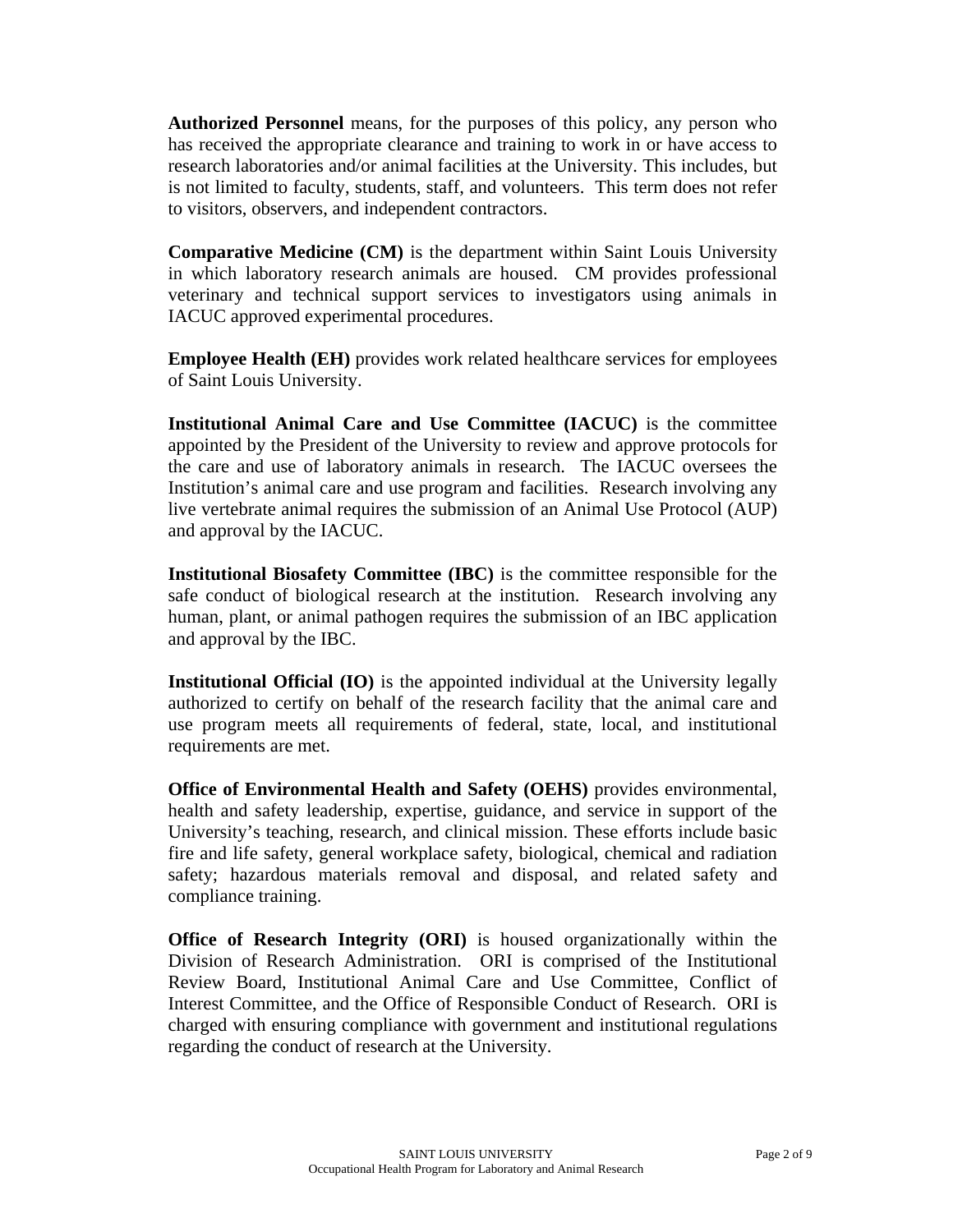**Radiation Safety Committee (RSC)** is the committee responsible for oversight of the safe use of radioactive materials in research and clinical use at Saint Louis University and Saint Louis University Hospital.

#### **5.0 POLICY**

## **5.1 Regulatory Compliance**

Research at Saint Louis University must be conducted in full compliance with all applicable local, state, and federal health and safety regulations, as well as University policies and procedures. The Vice President for Research, as the Institutional Official (IO), has established the Occupational Health Program (OHP) for Laboratory and Animal Research as well as administrative policies and procedures to assure compliance with these regulations to promote a safe, healthy research environment.

#### **5.2 OHP Program Administration**

The University's OHP for Laboratory and Animal Research is administered by the Associate Vice President for Research in collaboration with the Office of Environmental Health and Safety (OEHS), Employee Health (EH), Department of Comparative Medicine (CM), the Institutional Animal Care and Use Committee (IACUC), the Institutional Biosafety Committee (IBC), the Office of Research Integrity (ORI), and Human Resources (HR).

#### 5.2.1 OHP Advisory Committee

The implementation of the OHP program requires a collaborative effort in both laboratory and administrative offices. To facilitate this effort the IO has established the OHP Advisory Committee for Laboratory and Animal Research. This committee meets quarterly and as necessary to discuss, review, and advise on health and safety issues regarding University research activities and related facilities. The committee is chaired by the Associate Vice President for Research and includes members from CM, EH, HR, IACUC, ITS, and OEHS. The Vice President for Research is an ad hoc member. Staff support is provided by the Office of Research Integrity.

#### **5.3 OHP Program Participation and Applicability**

All individuals working in or having access to Saint Louis University research laboratories or animal research facilities must participate in the Occupational Health Program for Laboratory and Animal Research as delineated in this section unless specifically exempted.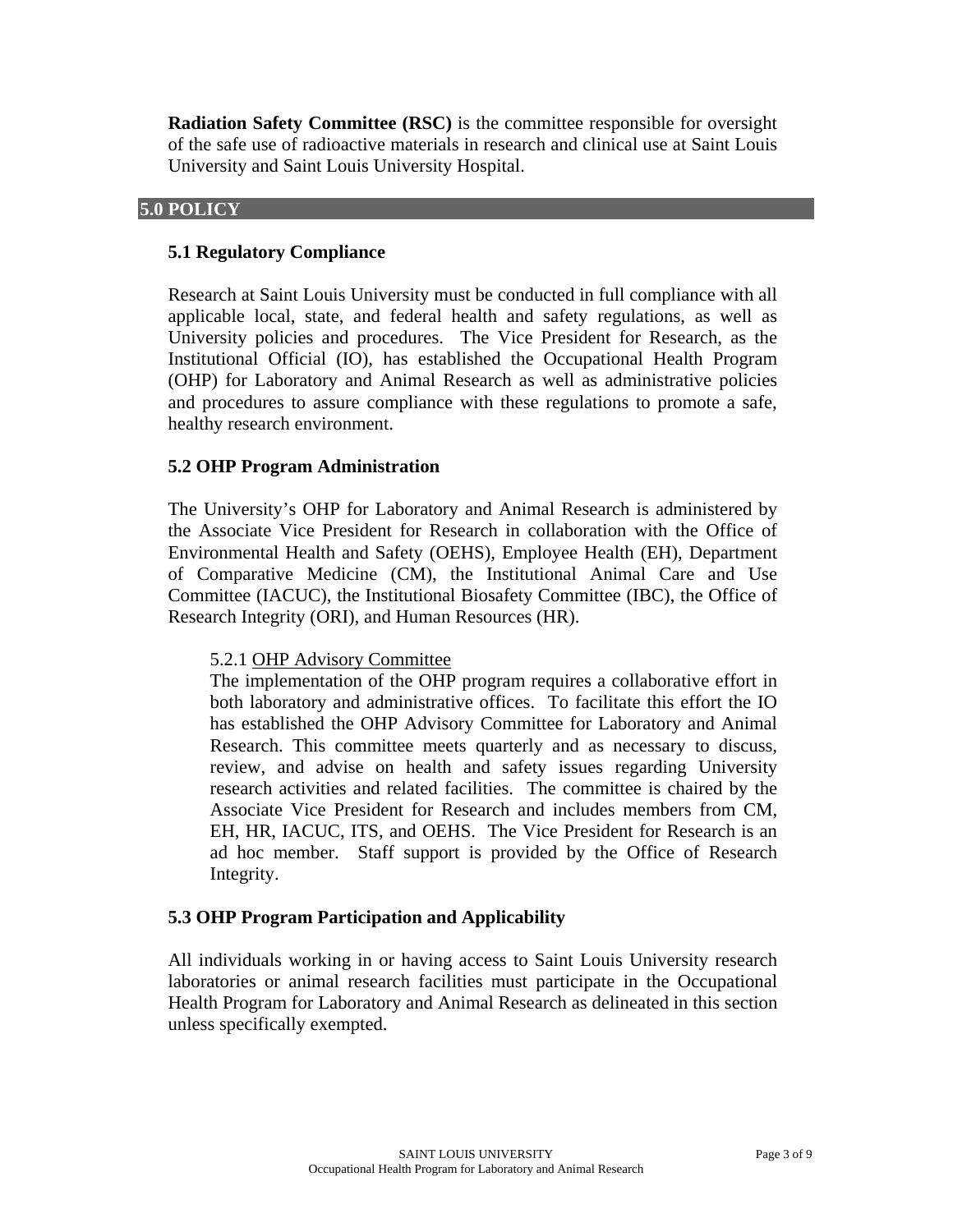# 5.3.1 Authorized Personnel

All authorized personnel working in or having access to Saint Louis University research laboratories or animal research facilities must participate in the Occupational Health Program for Laboratory and Animal Research. The extent and level of participation of such personnel in the OHP is based on a risk assessment of the hazards posed by their assigned duties and the applicable setting including: animals and hazardous materials used; exposure intensity, duration, and frequency; susceptibility of personnel; and history of occupational illness and injury in the workplace.

# 5.3.2 Non-University Research Personnel and Independent Contractors

Non-University Research Personnel and Independent Contractors working in or having access to Saint Louis University research laboratories or animal facilities are required to:

- 1. Participate in an occupational health program through their employer that is comparable to the University's OHP;
- 2. Sign a verification of participation in a comparable occupational health program, cosigned by the manager of that OHP, and
- 3. Submit the necessary records to EH for review.

Non-University Research Personnel and Independent Contractors working in or having access to Saint Louis University research laboratories or animal facilities are required to participate in the Saint Louis University OHP to the extent that their employer provided OHP is lacking critical elements of the Saint Louis University OHP specific to their work at Saint Louis University. This may include, but is not limited to: required training, medical evaluation, required vaccinations, respiratory protection program, and other elements of the SLU OHP. The cost, if any, for compliance (e.g., vaccinations, medical evaluation, etc.) will be the responsibility of the Non-University Personnel and Independent Contractors.

# 5.3.3 Visitors

Visitors are exempt from participation in the University's OHP (see Section 8.0 of this policy). Visitors to animal facilities and laboratories are subject to University Policy AC-006, which stipulates they are required to sign the Visitor Assumption of Risk and Release Agreement.

# **5.4 Medical Evaluation and Preventive Medicine**

The medical provider for the OHP is the Office of Employee Health (EH). EH provides pre-placement medical evaluations. OHP medical histories are evaluated primarily through review. Medical assessments are based on risk information available to the medical provider at the time. Routine immunizations are provided and protocol specific immunizations are provided when needed. EH is the authorized primary medical provider for work related injuries/illness.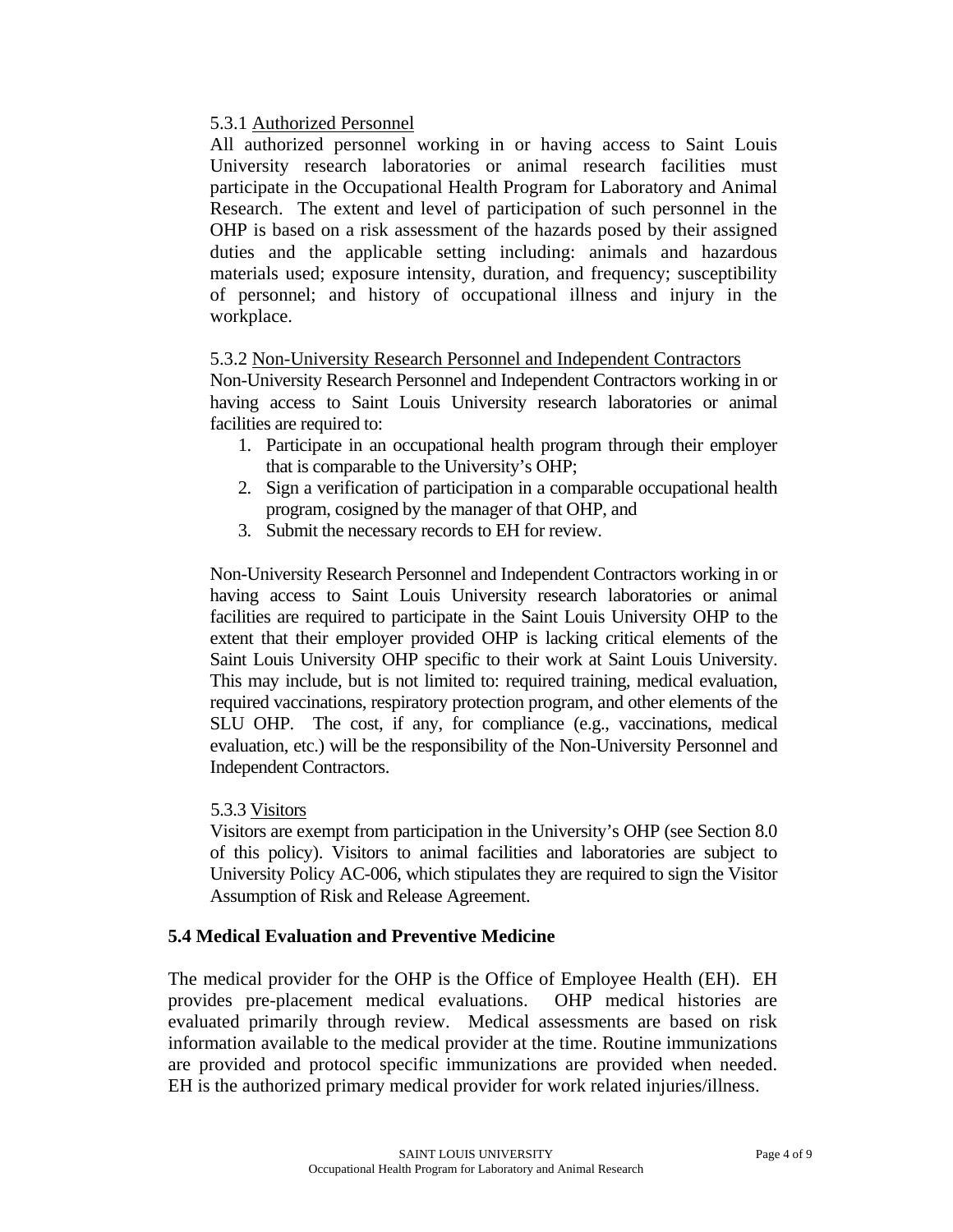## 5.4.1 Medical Evaluation

Research personnel listed on all IACUC and some IBC protocols, or subsequently added to such protocols, must be medically evaluated by Employee Health for work in the area(s) of research as outlined in the protocol. This may require additional medical services, i.e., immunizations, testing, and/or personal protective equipment (PPE).

# 5.4.2 Vaccination Requirements

If potential for exposure exists, all personnel must be vaccinated prior to participating in research work with biological agents for which a safe and effective CDC recommended vaccine is available. IBC determines if protocol specific vaccines are required or recommended.

# 5.4.3 Respiratory Protection Program and Personal Protective Equipment (PPE)

Research personnel listed on certain IACUC and IBC protocols, or subsequently added to such protocols, may be required to be medically cleared to participate in the Respiratory Protection Program, including the wearing of respirators such as N-95 masks, half-face cartridge respirators, and/or full-face cartridge respirators, and associated fit-testing.

# 5.4.4 Medical Services Declination

Declination of medical services offered or required under the OHP may preclude an individual from some positions and/or projects that have requirements for medical evaluations and preventative medical care. Required participation in the OHP, regardless of any medical service declination, may not be declined.

# **5.5 Training**

Training is essential for adequate preparation to work safely in laboratories and animal facilities. The training and orientation of persons working in the laboratory and research facilities shall include an overview of the OHP and information regarding enrollment in the medical evaluation and preventive medicine program components.

## 5.5.1 Mandatory Training

Personnel are required to attend all mandatory training as outlined in the OHP guide and their reporting unit's guidelines.

## 5.5.2 Documentation

Completion of OHP related training must be documented in accordance with the applicable regulations and as outlined in the University OHP guide.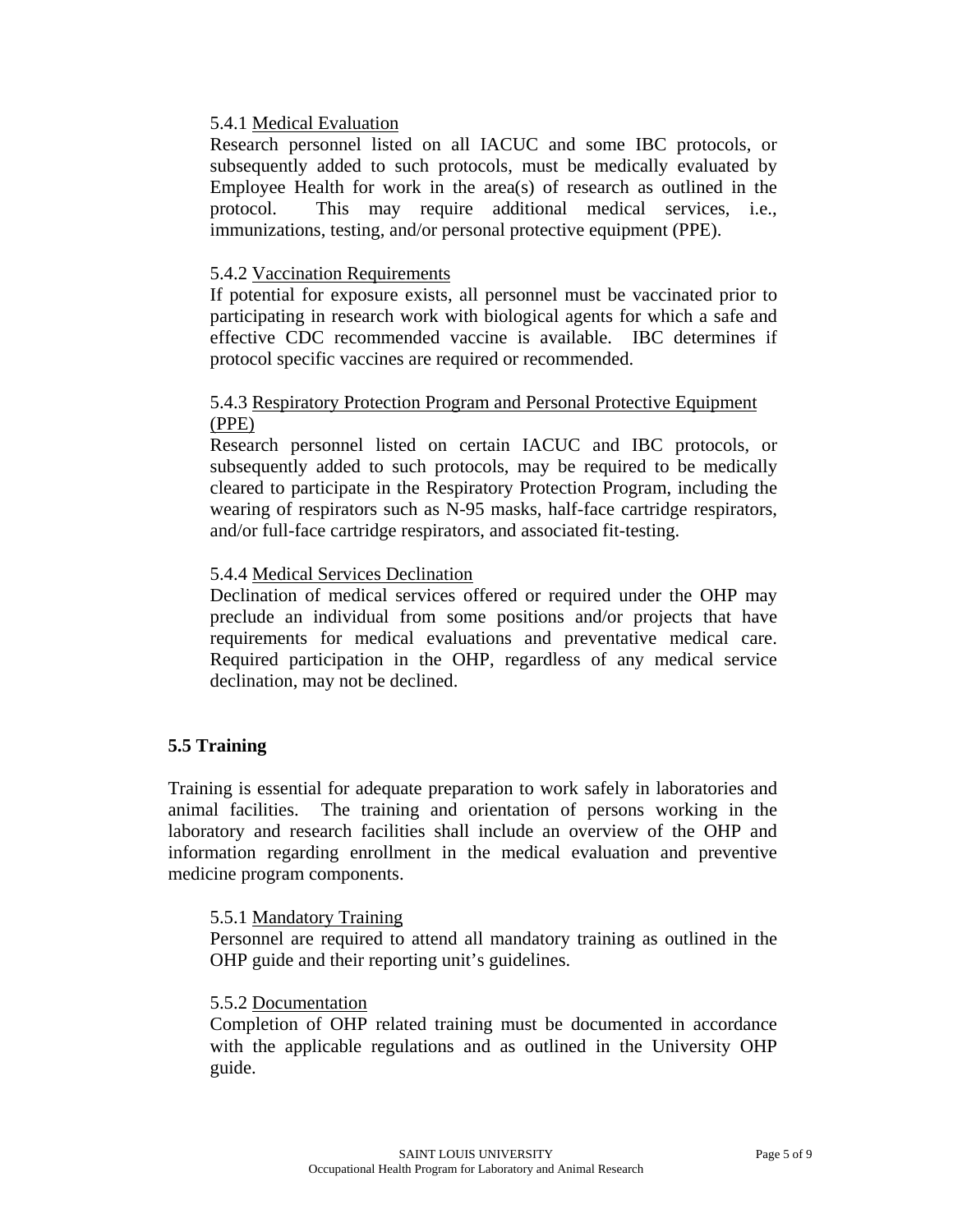#### **6.0 RESPONSIBLITIES**

**Authorized Personnel:** Individuals must be authorized by the University to be allowed access to research laboratories, animal facilities, and/or to use or handle animals. Authorized Personnel must:

- 1. Be enrolled in the University's OHP for Laboratory and Animal Research, consistent with the enrollment requirements contained in this policy and related procedures;
- 2. Comply with all applicable laws, regulations; SLU policies and procedures regarding specific hazards to which they may be exposed during their employment;
- 3. Complete required training and continuing education; and
- 4. As applicable, be listed as a study associate on an approved IACUC and/or IBC protocol.

#### **Comparative Medicine** shall:

- 1. Assist in establishing and maintaining an OHP for faculty, staff, and students who work with or have substantial contact with laboratory animals;
- 2. Monitor standards of hygiene among individuals involved with animal care and use;
- 3. Proctor an animal use orientation course as well as provide targeted training for safe use of animals in research;
- 4. Provide personal protective equipment (PPE) to all personnel who have contact with animals or hazardous materials within animal facilities;
- 5. Advise on and monitor biohazard control policies and procedures as they apply to research animal care and use in collaboration with OEHS; and
- 6. Monitor laboratory animals for zoonotic diseases.

## **Employee Health** shall:

- 1. Provide pre-placement medical evaluations for personnel participating in the OHP.
- 2. Provide medical assessments based on identified risks available at the time of the medical assessments.
- 3. Provide routine immunizations to OHP participants, and provide protocol specific immunizations as recommended or required.
- 4. Provide respirator fit testing and associated medical evaluation in compliance with OSHA regulations governing the Respiratory Protection Program.
- 5. Maintain a confidential medical file on each OHP participant.
- 6. Evaluate and treat work related injuries and illnesses.
- 7. Provide OHP training in conjunction with CM and OEHS.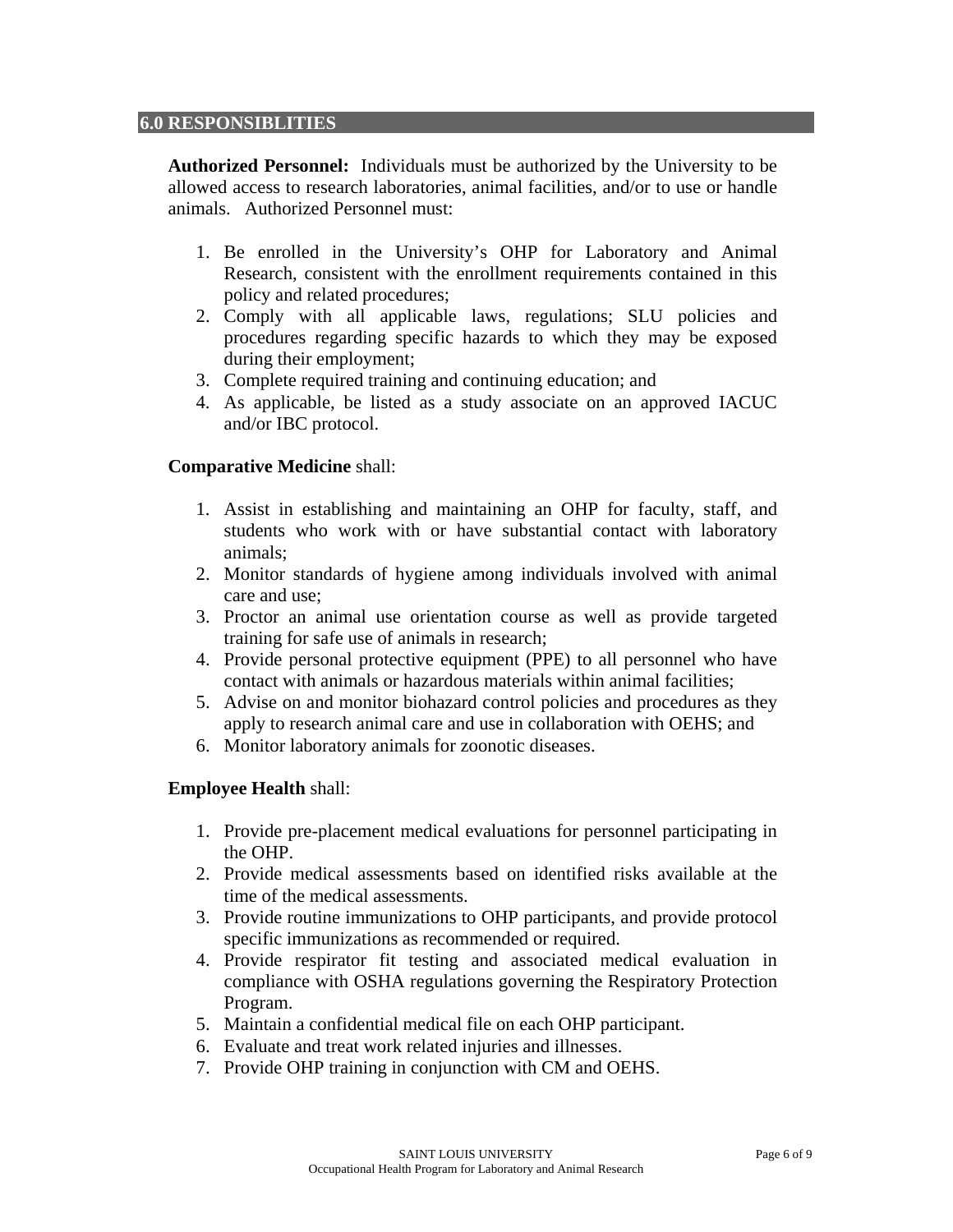# **Institutional Animal Care and Use Committee (IACUC)** shall:

- 1. Monitor IACUC protocols to ensure that all faculty, staff, and students listed to be exposed to animals in research have attended required training; and
- 2. Evaluate the implementation of the OHP during the semiannual review of the SLU Animal Care and Use Program.

# **Institutional Biosafety Committee (IBC)** shall:

- 1. Monitor IBC protocols to ensure that all faculty, staff, students, and visiting scientists exposed to any Select Agents, Risk Group 3 recombinant DNA molecules, (as well as any other Risk Group 3 biological agents; and any Risk Group 2 biological agents warranting OHP participation) have attended required training; and
- 2. Ensure through follow-up that these individuals, as required, are enrolled in the medical surveillance program during the IBC protocol review and approval process.

# **Office of Environmental Health and Safety** shall:

- 1. Assist in establishing and maintaining an OHP for faculty, staff, students, and visiting scientists who work with Select Agents, Risk Group 3 recombinant DNA molecules, as well as any other Risk Group 3 biological agents; and any Risk Group 2 biological agents warranting OHP participation;
- 2. Monitor compliance with training requirements designed to mitigate risk to various exposures, including biological, chemical, ionizing and nonionizing radiation; and
- 3. Collaborate with Comparative Medicine, Employee Health, Human Resources, and other University departments in assuring Principal Investigator and Authorized User compliance with OHP – Laboratory and Animal Research requirements.

## **Office of Research Integrity** shall:

- 1. Establish and maintain OHP for Laboratory and Animal Research for those working in or having access to research laboratories or working with animals in research or having access to animal facilities;
- 2. Implement this policy and develop and update forms as necessary in consultation with the IACUC, IBC, OEHS, HR, and EH;
- 3. Ensure that training is provided for University faculty, staff, and students regarding safety in the care and use of laboratory animals;
- 4. Administer the OHP in cooperation with IACUC, IBC, OEHS, HR, and EH.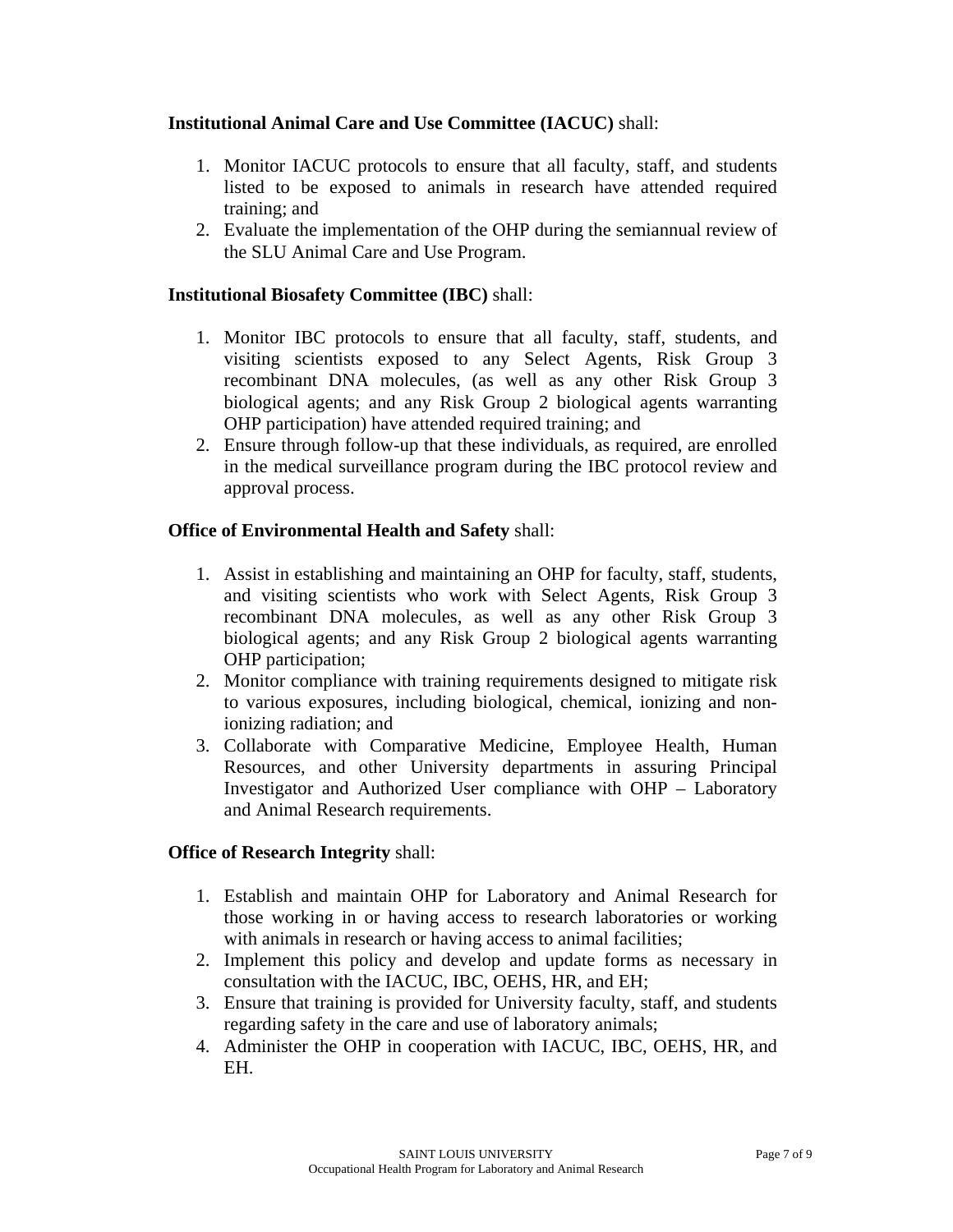**Principal Investigators:** Individuals approved by SLU to be Principal Investigators are required to:

- 1. Provide a safe environment for research personnel (including faculty, staff, students, and visiting scientists) working under their supervision;
- 2. Provide personal protective equipment (PPE) to all personnel that will ensure adequate protection for their assigned activities; and
- 3. Make sure that all personnel receive training regarding risks associated with their assigned duties and the safe conduct of those duties.

#### **7.0 NON-COMPLIANCE**

Individuals who fail to comply with this policy and procedures associated with it, including participation in the OHP, will be denied access to all University research laboratories and animal facilities. Disciplinary actions for noncompliance can result in suspension or termination of research by the University's Institutional Animal Care and Use Committee (IACUC), the Institutional Biosafety Committee (IBC), and/or a report of suspected misconduct, and/or reporting to government regulatory agencies. Disciplinary action will be guided by the University's Faculty Manual, Staff Handbook, or student guidelines.

#### **8.0 EXCLUSIONS**

Individuals who need access to research laboratories or animal facilities for a brief time (e.g., inspectors, visitors; prospective students) are not required to enroll in the OHP program if they will not be handling animals, biological, chemical, radioactive materials, or other hazardous materials. These individuals will be accompanied by and follow the directions of Authorized Personnel at all times while in SLU research laboratories or animal facilities. It is the responsibility of the Authorized Personnel accompanying such individuals to inform them of appropriate occupational health and safety risks and to ensure that they abide by all SLU research laboratory and animal facility policies and procedures. This includes verifying that individuals planning to enter animal facilities and/or labs have read and signed the required Visitor Assumption of Risk and Release Agreement (see University Policy AC-006).

#### **9.0 REFERENCES**

*Occupational Health and Safety in the Care and Use of Research Animals*, National Academy Press.

Guide for the Care and Use of Laboratory Animals, 8<sup>th</sup> edition. Institute of Laboratory Animal Resources, National Research Council, 2011.